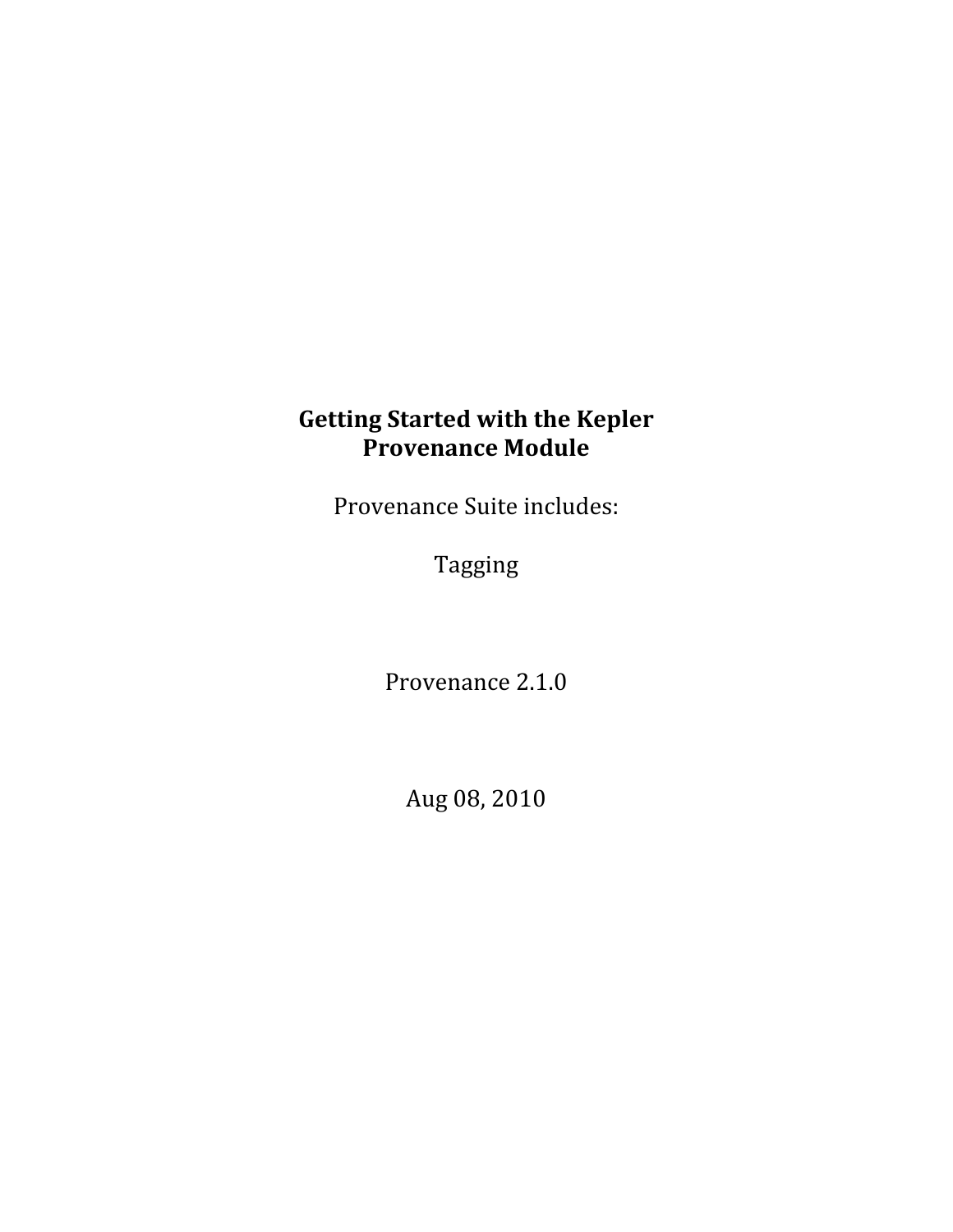# **Getting Started with the Kepler Provenance Module**

The Getting Started with the Kepler Provenance Module guide is for scientists who would like to use the Provenance module in Kepler. The Provenance module was created to capture and query workflow execution history.

### **Table of Contents**

| $\mathbf{1}$ . |        |  |  |  |
|----------------|--------|--|--|--|
| 2.             |        |  |  |  |
| 3.<br>3.1.     |        |  |  |  |
| 4.             |        |  |  |  |
| 5.<br>5.1.     |        |  |  |  |
|                | 5.1.1. |  |  |  |
|                | 5.1.2. |  |  |  |
|                | 5.1.3. |  |  |  |
|                | 5.1.4. |  |  |  |
|                | 5.1.5. |  |  |  |
|                | 5.1.6. |  |  |  |
|                | 5.1.7  |  |  |  |
|                |        |  |  |  |
|                | 5.2.1. |  |  |  |
| 5.3.           |        |  |  |  |
|                | 5.3.1. |  |  |  |
|                | 5.3.2. |  |  |  |
|                | 5.3.3. |  |  |  |
|                | 5.3.4. |  |  |  |
|                | 5.3.5. |  |  |  |
|                | 5.3.6. |  |  |  |
|                | 5.3.7. |  |  |  |
| 5.4.           |        |  |  |  |

## 1. Introduction

This guide introduces the main components and functionality of the Provenance module. The Provenance module is an add-on module suite for Kepler, a software application for the analysis and modeling of scientific data, and it provides functionality for capturing and querying workflow execution history stored locally on your computer.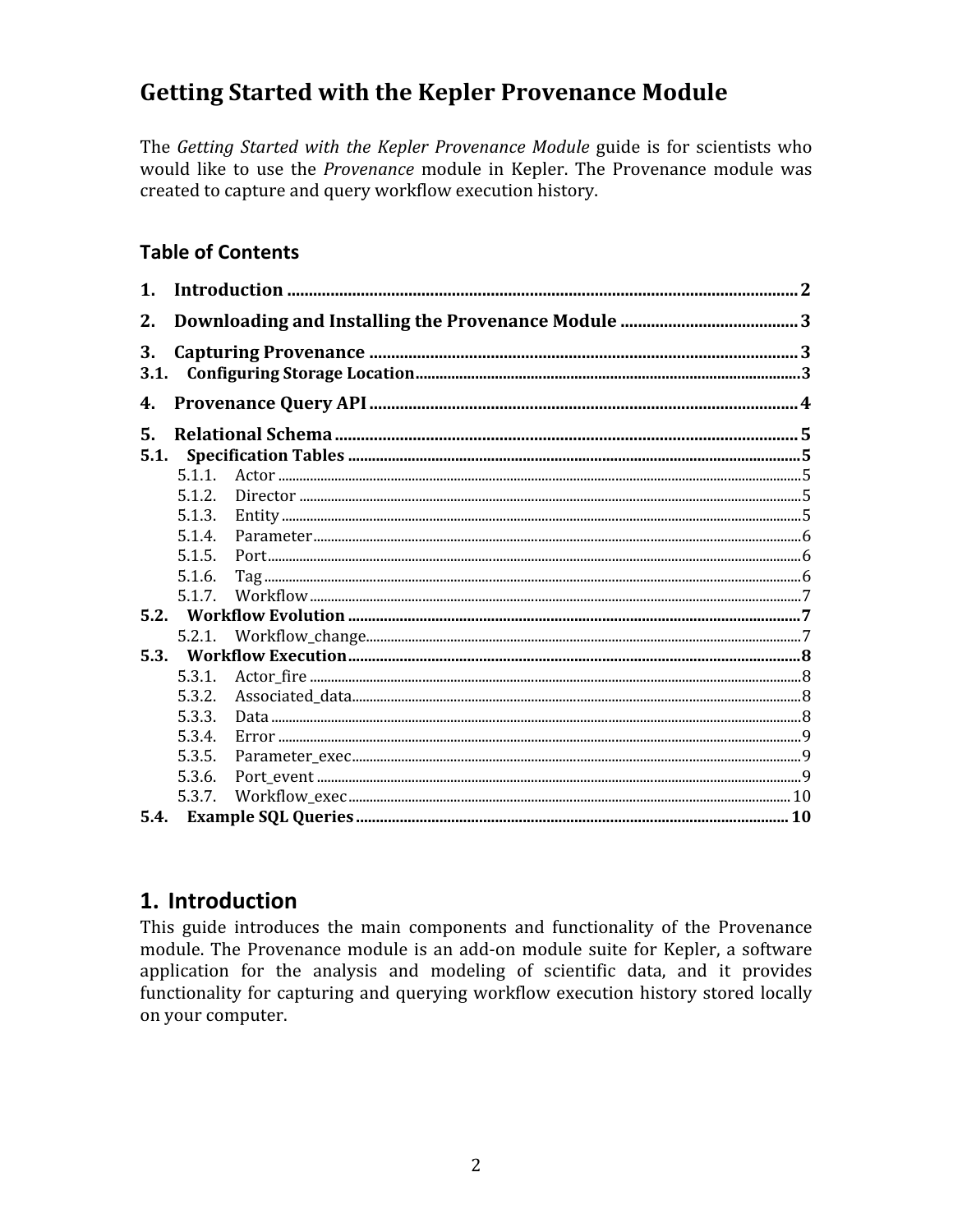# **2. Downloading
and
Installing
the
Provenance
Module**

From the Kepler application menu select Tools => Module Manager. From the Module Manager dialog, select the Available Modules tab. Select 'provenance-2.1.0' from the list of Available Suites, then click the right arrow button to move the provenance‐2.1.0 suite to the list of Selected Modules. Click the 'Apply and Restart' button to retrieve the provenance suite and restart Kepler.

# **3. Capturing
Provenance**

Once you have installed the Provenance module, you will see a button on the toolbar with a "P" as shown in Figure 1. By default, provenance capturing is on, and may be turned off by pushing this button. The button will turn red, denoting recording is now off. If you have the Reporting suite installed, both the Workflow Run Manager and Report Designer are disabled unless provenance capturing is turned on. Further, provenance can only be captured for workflows that have SDF, DDF, or PN directors.



**Figure 1: Provenance Button**

## **3.1. Configuring
Storage
Location**

By default, provenance information is written to an HSQL database located in \$HOME/KeplerData/modules/provenance/provenanceDB. You can change the location of this database or write provenance to a MySQL or Oracle database by editing the Provenance module's configuration file, which is located in \$HOME/KeplerData/modules/provenance/configuration/configura tion.xml. (If this file does not exist, you can edit the provenance configuration file in the Kepler installation directory). Table 1 describes several relevant fields in this file.

| <b>Field</b>                                                                                                                                  | <b>Description</b>                                                |  |  |  |
|-----------------------------------------------------------------------------------------------------------------------------------------------|-------------------------------------------------------------------|--|--|--|
| DB Host                                                                                                                                       | The hostname of the database server.                              |  |  |  |
| DB Port                                                                                                                                       | The port number for the database server.                          |  |  |  |
| DB User Name                                                                                                                                  | The user name for the database.                                   |  |  |  |
| Password                                                                                                                                      | The password for the database.                                    |  |  |  |
| The type of database: HSQL, MySQL, Oracle.<br>DB Type                                                                                         |                                                                   |  |  |  |
| The name of the database. If the database type is HSQL, this is the<br>DB Name<br>filename in \$HOME/KeplerData/modules/provenance. (Absolute |                                                                   |  |  |  |
| paths can also be used). If the database type is MySQL, this is the<br>schema name. If the database type is Oracle, this is the SID name.     |                                                                   |  |  |  |
| DB Table Prefix                                                                                                                               | This string will be prepended to all tables in the provenance     |  |  |  |
|                                                                                                                                               | schema. If you want to add the provenance tables into an existing |  |  |  |
|                                                                                                                                               | database, this field can be used to prevent name collisions.      |  |  |  |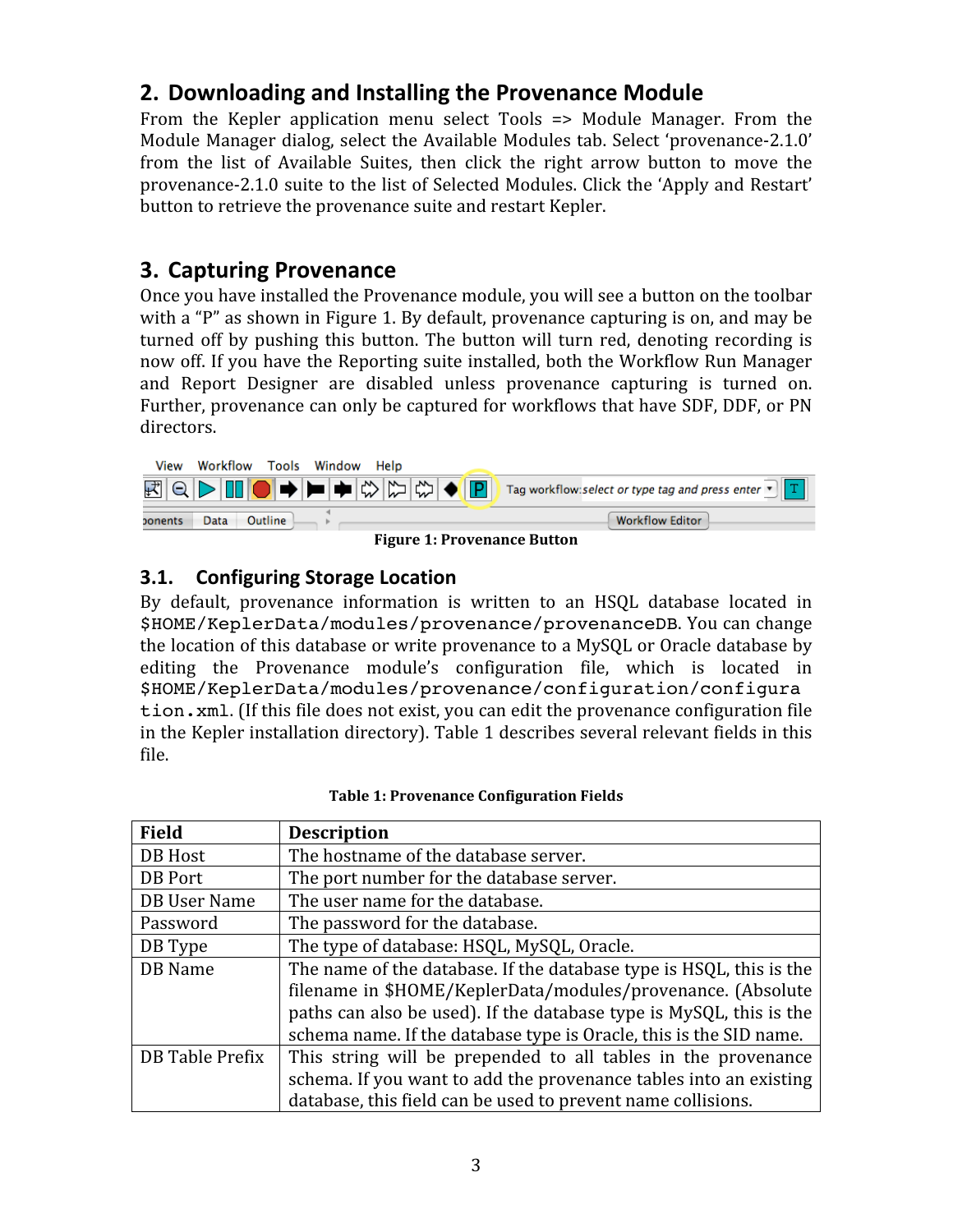When the provenance system makes the first connection to the database, it checks if the provenance tables already exist. If they are not found, they are automatically created.

The configuration file provides the default location to store provenance information for all workflow runs. Alternatively, you can specify these settings on a perworkflow basis by adding the Provenance Recorder to the workflow canvas:

- 1. Drag and drop the Provenance Recorder from the actor library to the workflow canvas. (You can search for "provenance" in the Search Components field).
- 2. Double‐click on the Provenance Recorder on the canvas and a dialog will appear (Figure 2) allowing you to edit the configuration parameters. When you are done, push the "Commit" button to save your changes.
- 3. Finally, click on the "P" button on the toolbar to turn off the default provenance settings.

|            | <b>Edit parameters for Provenance Recorder</b> |                                                   | $\overline{\times}$ |
|------------|------------------------------------------------|---------------------------------------------------|---------------------|
| 9          |                                                |                                                   |                     |
|            | Recording Type:                                | SQL-SPA-v7                                        | $\checkmark$        |
|            | Record Token Values:                           | ∣V∣                                               |                     |
|            | class:                                         | org.kepler.provenance.ProvenanceRecorder          |                     |
|            | Workflow Name:                                 | Circon Test-2                                     |                     |
| User Name: |                                                | kepler                                            |                     |
|            | Password:                                      | kepler101                                         |                     |
|            | DB Host:                                       | 137.110.115.227:1523                              |                     |
|            | DB Name:                                       | cjdev                                             |                     |
|            | DB Type:                                       | Oracle                                            | $\checkmark$        |
|            |                                                |                                                   |                     |
|            | Add<br>Commit<br>Remove                        | Restore Defaults<br>Preferences<br>Help<br>Cancel |                     |

**Figure 2: Provenance Recorder Configuration Dialog**

## **4. Provenance
Query
API**

Provenance information is stored in a relational schema, and the Provenance module includes a Java API to access this information. The API is described in the interface org. kepler.provenance. Queryable and implemented in the class org.kepler.provenance.sql.SQLQueryV8. Below are several example queries and their implementation; the object *query* is an instance of Queryable.

1. What workflow names does the database contain?

```
List<String> names = query.getWorkflows();
```
2. What are the run ids for workflow "a"?

```
List<Integer> ids = query.getExecutionsForWorkflow("a");
```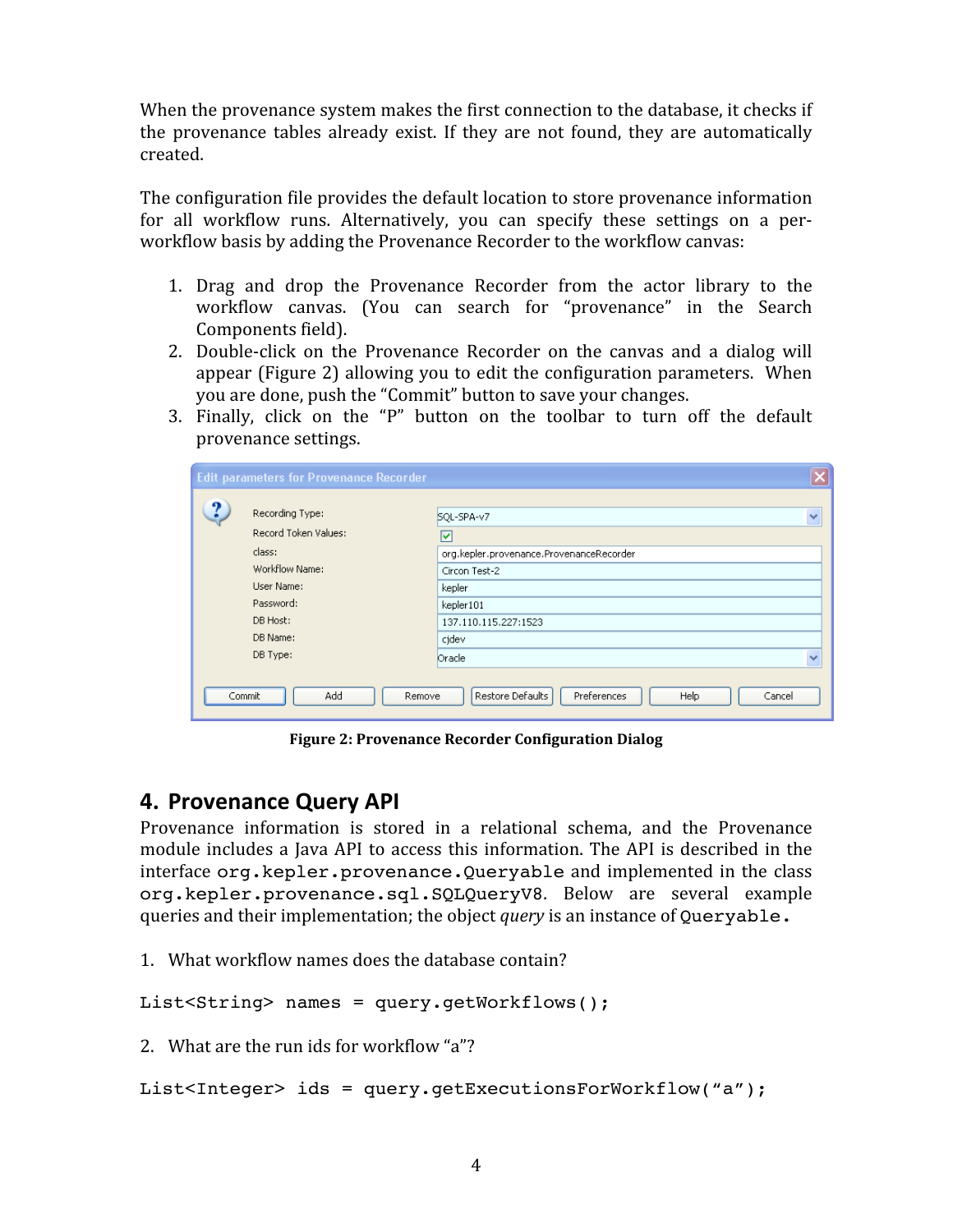3. What are the ids for all data transferred between actors for run 2?

```
List<Integer> ids = 
               query.getTokensForExecution(2, true);
```
4. What is the workflow definition (MoML) for run 2?

```
String moml = query.getMoMLForExecution(2);
```
5. What are the names and values of each parameter for run 2?

```
Map<String,String> map = 
               query.getParameterNameValuesForExecution(2);
```
Section 5.4 shows how to answer these queries using SQL.

# **5. Relational
Schema**

The relational schema represents three types of information: the contents or specification of workflows, how these specifications change over time, and events that occur during workflow execution. This section describes the tables in the relational schema for each of these areas.

### **5.1. Specification Tables**

The workflow specification records information about actors, directors, and parameters, and ports in each workflow.

| <b>5.1.1. Actor</b> |
|---------------------|
|                     |

| Name  | Type    | <b>References</b> | <b>Recorded By</b> |
|-------|---------|-------------------|--------------------|
| class | varchar |                   | $ reg $ regard ()  |
|       | long    | entity $(id)$     | reg                |

This table maps an actor to its implementation class.

#### **5.1.2. Director**

| <b>Name</b> | <b>Type</b> | <b>References</b> | <b>Recorded By</b> |
|-------------|-------------|-------------------|--------------------|
| class       | varchar     |                   | regDirectory()     |
|             | long        | entity $(id)$     | $ $ regDirector()  |

This table maps a director to its implementation class.

#### **5.1.3. Entity**

| Name    | Type    | <b>References</b> | <b>Recorded By</b> |
|---------|---------|-------------------|--------------------|
| deleted | boolean |                   | $_1$ regNNN $_1$   |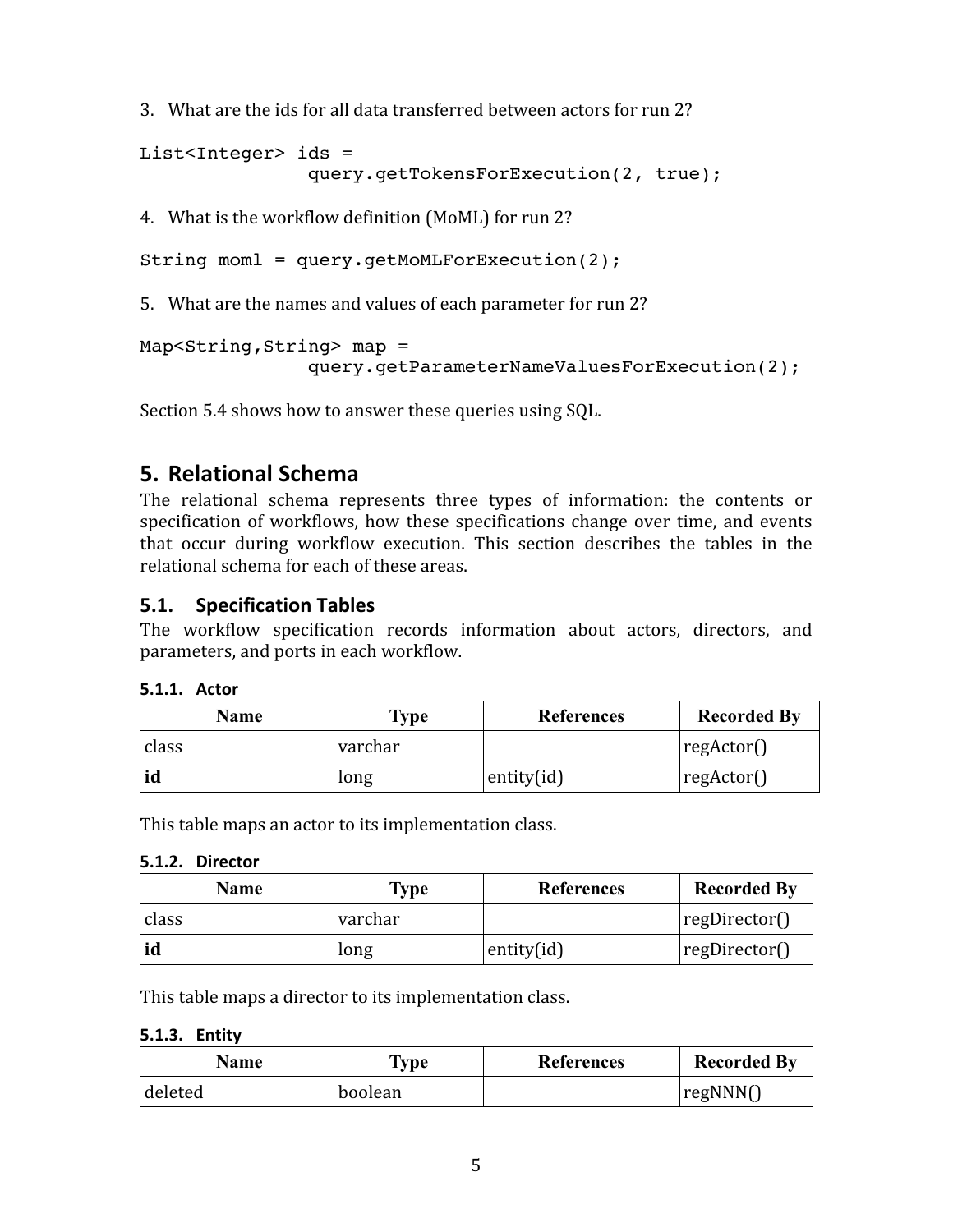| display      | varchar |                     | regNNN() |
|--------------|---------|---------------------|----------|
| id           | long    |                     | regNNN() |
| name         | varchar |                     | regNNN() |
| prev_id      | long    |                     | regNNN() |
| type         | varchar |                     | regNNN() |
| wf_change_id | long    | workflow_change(id) | regNNN() |
| wf_id        | long    | workflow(id)        | regNNN() |

Each entity in the workflow, such as actors, ports, parameters, relations, etc., is represented by a row in this table. *Name* is the fully qualified name of the entity in the workflow relative to the workflow name. The *display* column contains the display name of the entity if it is different from its name; otherwise *display* is empty. The *type* column denotes the type of entity such as "actor", or "port".

When a parameter's value changes, a new row is added to this table and the *parameter* table: the *entity(id)* of the new row can be used to find the new parameter value in *parameter(value)*. Previous values of the parameter can be found by following the *entity(prev\_id)* ids. Currently, *deleted* is always false.

| <b>Name</b> | Type    | References    | <b>Recorded By</b> |
|-------------|---------|---------------|--------------------|
|             | long    | entity $(id)$ | regParameter()     |
| type        | varchar |               | regParameter()     |
| value       | varchar |               | regParameter()     |

#### **5.1.4. Parameter**

This table stores parameter types and values, including all previous values for each parameter.

#### **5.1.5. Port**

| <b>Name</b> | <b>Type</b> | <b>References</b> | <b>Recorded By</b> |
|-------------|-------------|-------------------|--------------------|
| direction   | int         |                   | regPort()          |
| id          | long        | entity $(id)$     | regPort()          |
| multiport   | boolean     |                   | regPort()          |

Actors read and write tokens via ports. The *direction* column holds an enumeration value that denotes if the port is an input, output, or input‐output port. *Multiport* is true if the port allows more than one connection to it.

#### **5.1.6. Tag**

| Name | <b>Type</b> | <b>References</b> | <b>Recorded By</b> |
|------|-------------|-------------------|--------------------|
| iu   | long        |                   |                    |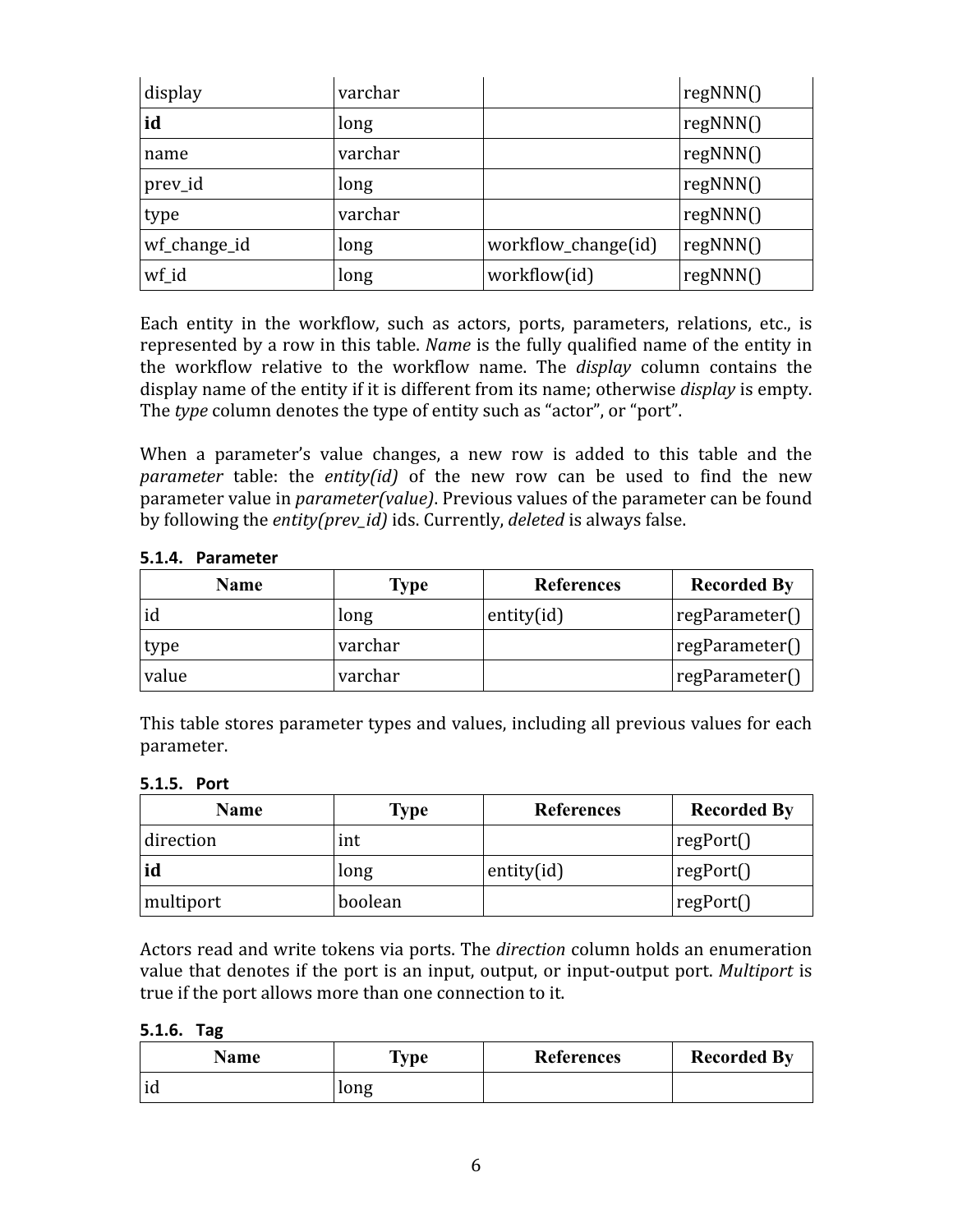| searchstring | varchar |                     |  |
|--------------|---------|---------------------|--|
| type         | varchar |                     |  |
| urn          | varchar |                     |  |
| wf_exec_lsid | varchar | workflow_exec(lsid) |  |

This table stores tags associated with either workflows or workflow executions. The *urn*  contains the URI of the ontology concept being tagged, which is normally appended with another "#" and the label of the concept; if the concept cannot be resolved, it can still be displayed (if it turns up in search results, for instance) by its normal human‐readable representation. The *type* designates either a workflow or workflow execution. In the latter case, *searchstring* is searched against when searching through executions or workflows, and *wf\_exec\_lsid* refers to the execution's LSID.

#### **5.1.7. Workflow**

| <b>Name</b> | Type    | <b>References</b> | <b>Recorded By</b> |
|-------------|---------|-------------------|--------------------|
| id          | long    |                   | provenance events  |
| lsid        | varchar |                   | provenance events  |
| name        | varchar |                   | provenance events  |

This table contains a row for each workflow in the provenance database. Each workflow has a unique LSID and id. A workflow may optionally have a (non‐unique) name. The LSID in table does **not** include the revision.

#### **5.2. Workflow
Evolution**

| <b>Name</b> | <b>Type</b> | <b>References</b> | <b>Recorded By</b>             |  |
|-------------|-------------|-------------------|--------------------------------|--|
| id          | long        |                   | evolution/specificationStart() |  |
| host_id     | varchar     |                   | evolution/specificationStart() |  |
| time        | datetime    |                   | evolution/specificationStart() |  |
| user        | varchar     |                   | evolution/specificationStart() |  |
| wf_id       | long        | workflow(id)      | evolution/specificationStart() |  |

#### **5.2.1. Workflow\_change**

Each row in this table corresponds to a user‐driven workflow update. Currently, this is only recorded when specifying the workflow structure the first time, or when parameter values change. In the future, this table could be used to record when actors, directors, etc. are added or removed from the workflow.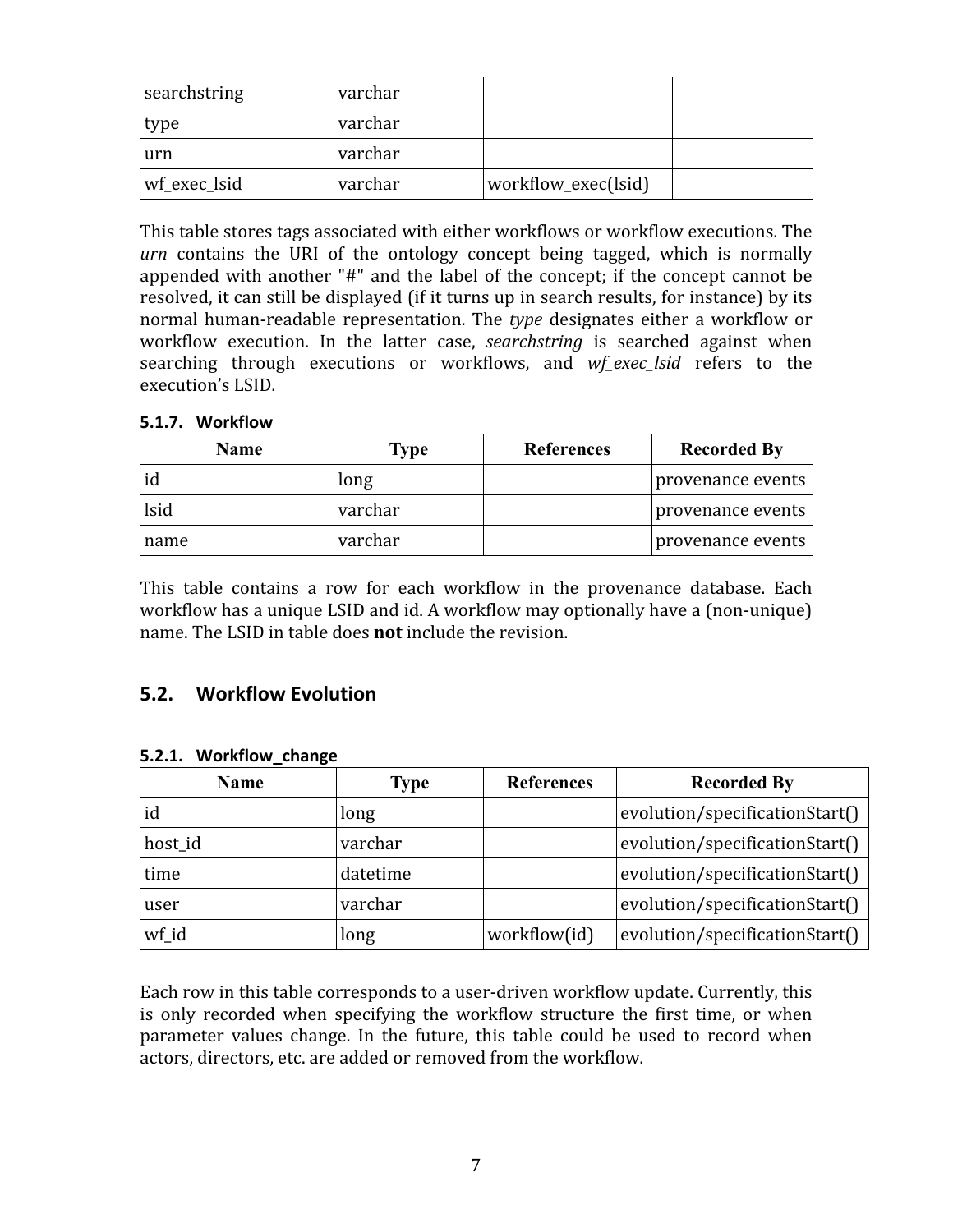### **5.3. Workflow
Execution**

| <b>Name</b> | <b>Type</b> | <b>References</b> | <b>Recorded By</b> |
|-------------|-------------|-------------------|--------------------|
| actor_id    | long        | actor(id)         | actorFire()        |
| end_time    | datetime    |                   | actorFire()        |
| id          | long        |                   | actorFire()        |
| start_time  | datetime    |                   | actorFire()        |
| wf_exec_id  | long        | workflow_exec(id) | actorFire()        |

#### **5.3.1. Actor\_fire**

This table records information about actor firings for a particular actor (*actor\_id*) in a particular workflow execution (*wf\_exec\_id*).

| <b>Name</b> | <b>Type</b> | <b>References</b> | <b>Recorded By</b>    |
|-------------|-------------|-------------------|-----------------------|
| data_id     | varchar     | data(md5)         | addFileForExecution() |
| id          | long        |                   | addFileForExecution() |
| name        | varchar     |                   | addFileForExecution() |
| val         | varchar     |                   | addFileForExecution() |
| wf_exec_id  | long        | workflow_exec(id) | addFileForExecution() |

#### **5.3.2. Associated\_data**

This table provides a mechanism for files and other data objects to be stored for a given workflow execution. It is primarily used to store files that capture the state of the workflow at the time of execution and/or the results of the execution (in the case of the reporting module). It is similar to how the workflow MoML is saved at each execution ‐ providing a snapshot of that point in time.

When interacting (inserting and querying records) from this table one or more metadata *name/value* pairs can be utilized. Note that in the simplest case there will be a single row for a single data object with one *name/value* pair. In future uses of the table there may be multiple rows for the same data object that differ only by the metadata *name/value* pairs. Imagine a case in which the same file is stored for different reasons by different modules. Similarly, multiple metadata rows will be useful for limiting the results of querying for particular data objects for a given execution in cases where there are many associated data files for that execution.

| <b>Name</b>     | Type        | <b>References</b> | <b>Recorded By</b>            |
|-----------------|-------------|-------------------|-------------------------------|
| contents        | <b>BLOB</b> |                   | portEvent(), executionStart() |
| md <sub>5</sub> | varchar     |                   | portEvent(), executionStart() |
| truncated       | boolean     |                   | portEvent(), executionStart() |

**5.3.3. Data**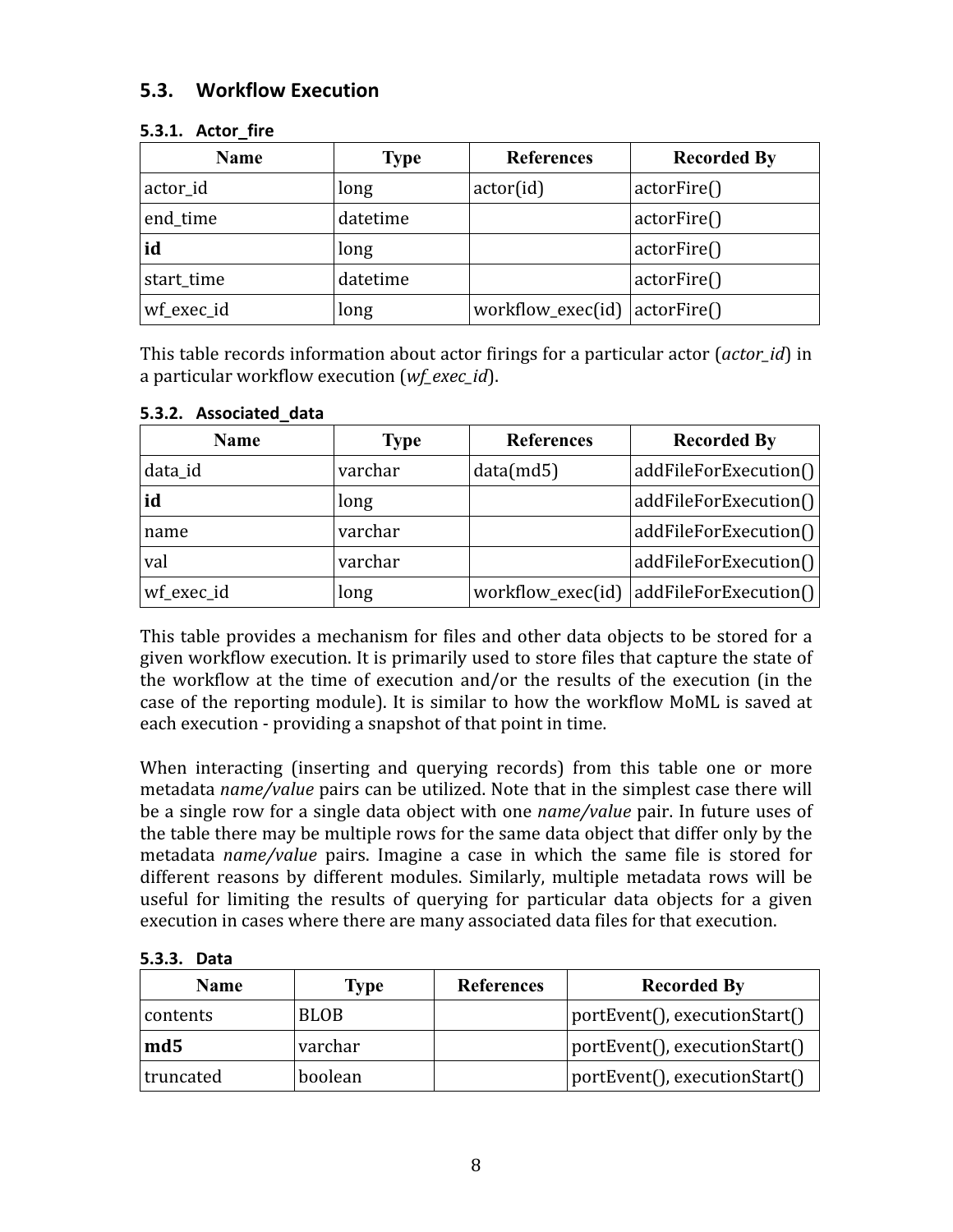This table contains data used by the workflow including tokens, and workflow MoMLs. If the data was too large to be stored in the *contents* column, *truncated* is true*.*

#### **5.3.4. Error**

| <b>Name</b> | <b>Type</b> | <b>References</b> | <b>Recorded By</b> |
|-------------|-------------|-------------------|--------------------|
| entity_id   | long        |                   |                    |
| id          | long        |                   |                    |
| exec_id     | long        | workflow_exec(id) |                    |
| message     | varchar     |                   |                    |

This table stores errors that occur during workflow executions. The error string is in *message* and *entity\_id* is the workflow component that created the error. Both *message* and *entity\_id* are optional.

#### **5.3.5. Parameter\_exec**

| <b>Name</b>  | Type | <b>References</b>                                      | <b>Recorded By</b> |
|--------------|------|--------------------------------------------------------|--------------------|
| parameter_id | long | $\Box$ parameter(id)                                   | executionStart()   |
| wf exec id   | long | $\forall$ workflow_exec(id) $\exists$ executionStart() |                    |

This table records the values of all parameters at the **start** of a workflow execution. (Parameter values may change during the execution; use the *parameter* table to access additional values).

| <b>Name</b>    | <b>Type</b> | <b>References</b> | <b>Recorded By</b> |
|----------------|-------------|-------------------|--------------------|
| channel        | long        |                   | portEvent()        |
| data_id        | varchar     | data(md5)         | portEvent()        |
| file_id        | long        | data(id)          | portEvent()        |
| fire_id        | long        | $actor_fire(id)$  | portEvent()        |
| id             | long        |                   | portEvent()        |
| port_id        | long        | port(id)          | portEvent()        |
| time           | datetime    |                   | portEvent()        |
| type           | varchar     |                   | portEvent()        |
| write event id | long        |                   | portEvent()        |

#### **5.3.6. Port\_event**

Each token read or write is stored as a row in this table. A port event occurred at *time*, on port *port\_id,* and on *channel* from actor firing *fire\_id*. The token's value is referenced by *data\_id* and the token's class name is in *type*. If the data in the token is a file, the contents of the may be stored in the data table; if so, a reference to the contents is in *file id*. If the port event represents a read, write event id is the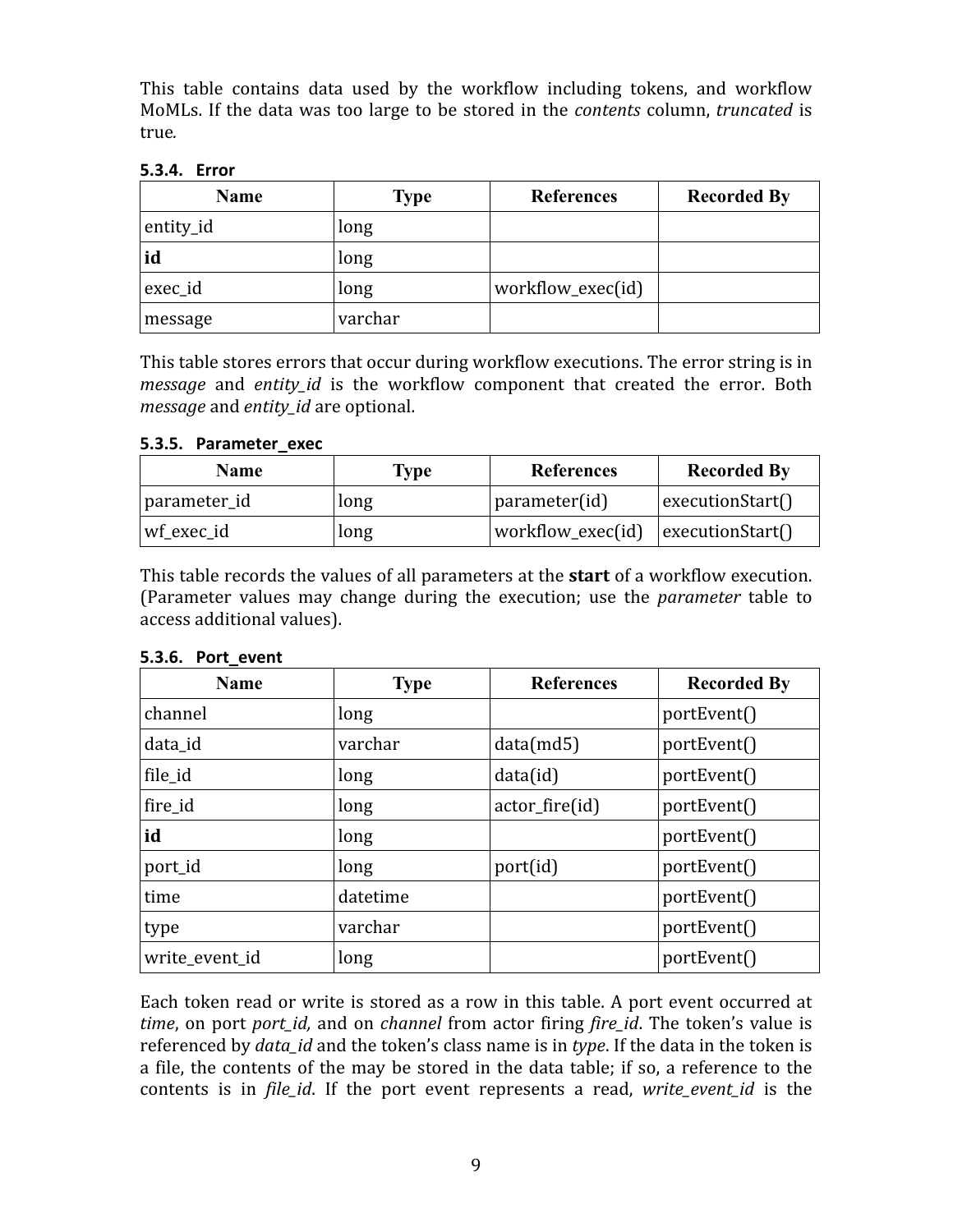*port event*(*id*) of the port event that generated the token; otherwise (the port event is a write) *write\_event\_id* is ‐1.

| <b>Name</b>    | <b>Type</b> | <b>References</b> | <b>Recorded By</b>      |
|----------------|-------------|-------------------|-------------------------|
| annotation     | varchar     |                   | executionStart()        |
| derived_from   | varchar     |                   | insertRunReferralList() |
| end_time       | datetime    |                   | executionStop()         |
| host_id        | varchar     |                   | executionStart()        |
| lsid           | varchar     |                   | executionStart()        |
| id             | long        |                   | executionStart()        |
| start time     | datetime    |                   | executionStart()        |
| user           | varchar     |                   | executionStart()        |
| wf contents id | varchar     | data(md5)         | executionStart()        |
| wf full Isid   | varchar     |                   | executionStart()        |
| wf_id          | long        | workflow(id)      | executionStart()        |

#### **5.3.7. Workflow\_exec**

Each row in this table corresponds to a workflow execution; it describes which workflow executed, who ran it, the start and stop times, and a unique LSID assigned to the execution. The *wf\_contents\_id* column references the workflow MoML (as it exists at the start of the execution). Additionally, an annotation string may be specified for each execution. The workflow's LSID (including revision) is stored in *wf\_full\_lsid*.

## **5.4. Example
SQL
Queries**

1. What workflow names does the database contain?

SELECT name FROM workflow

2. What are the run ids for workflow "a"?

SELECT wf exec.id FROM workflow exec wf exec, workflow wf WHERE wf exec.wf id = wf.id AND wf.name = 'a'

3. What are the ids for all data transferred between actors for run 2?

```
SELECT pe.data_id
FROM port event pe, actor fire af
WHERE pe. \overline{f}ire_id = af.id AND af.wf_exec_id = 2
```